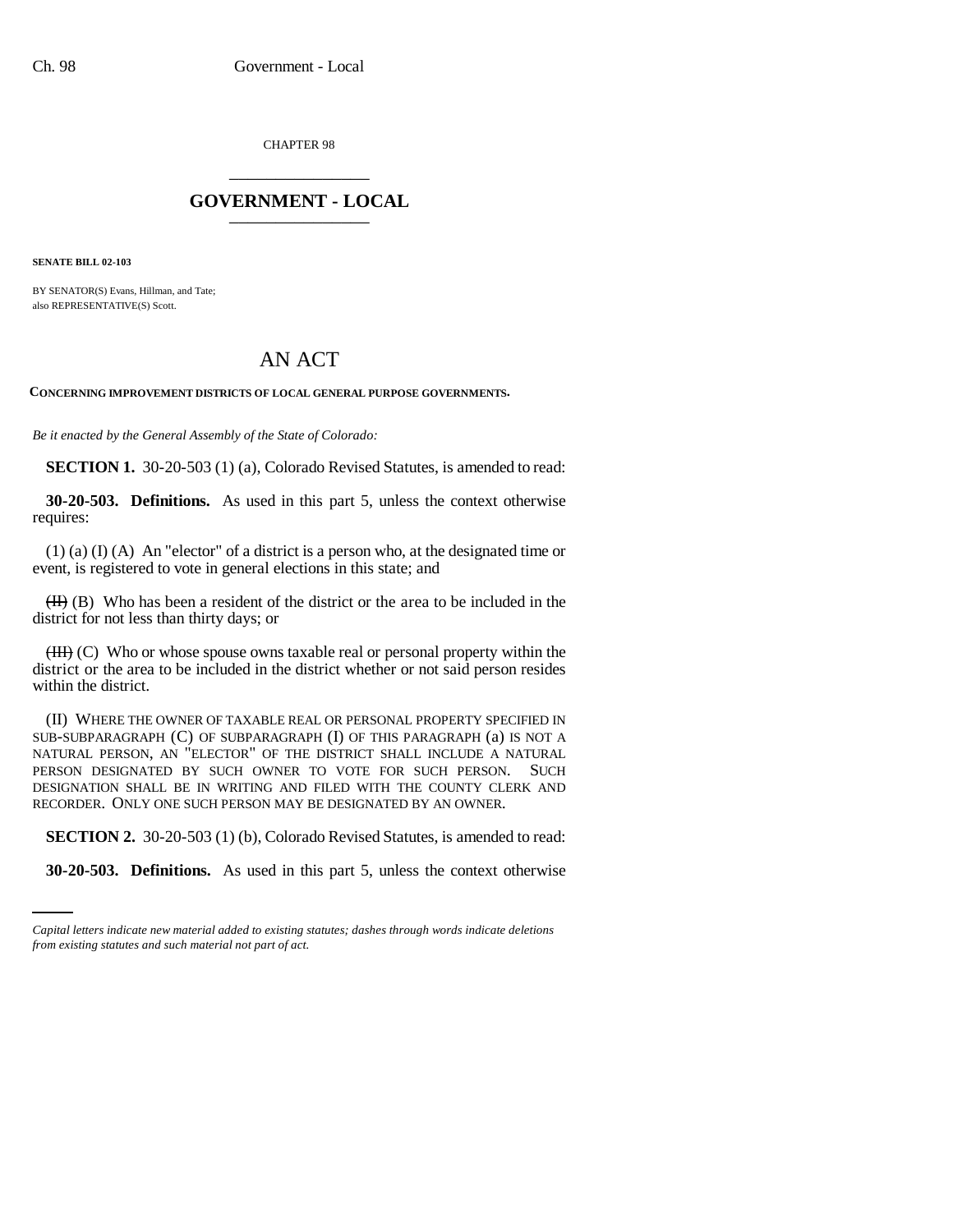requires:

(1) (b) A "taxpaying elector" of a district is an elector of a district who or whose spouse owns taxable real or personal property within the district or the area to be included within the district, whether or not said person resides within the district. WHERE THE OWNER OF TAXABLE REAL OR PERSONAL PROPERTY SPECIFIED IN THIS PARAGRAPH (b) IS NOT A NATURAL PERSON, A "TAXPAYING ELECTOR" OF THE DISTRICT SHALL INCLUDE A NATURAL PERSON DESIGNATED BY SUCH OWNER TO VOTE FOR SUCH PERSON. SUCH DESIGNATION SHALL BE IN WRITING AND FILED WITH THE COUNTY CLERK AND RECORDER. ONLY ONE SUCH PERSON MAY BE DESIGNATED BY AN OWNER.

**SECTION 3.** 30-20-504, Colorado Revised Statutes, is amended BY THE ADDITION OF A NEW SUBSECTION to read:

**30-20-504. Authority of governing body.** (3) AT SUCH TIME AS ALL OF THE TERRITORY INCLUDED WITHIN AN EXISTING DISTRICT THAT HAS NO OUTSTANDING INDEBTEDNESS OR BONDS IS ANNEXED OR INCORPORATED INTO A MUNICIPALITY, THE GOVERNING BODY OF THE MUNICIPALITY SHALL EXERCISE ALL DUTIES OF THE GOVERNING BODY OF THE DISTRICT BUT CONTINUE TO ACT UNDER THIS SECTION AS IF IT WERE THE BOARD OF COUNTY COMMISSIONERS. THE PRESIDING OFFICER OF THE GOVERNING BODY OF THE MUNICIPALITY SHALL BE EX OFFICIO THE PRESIDING OFFICER OF THE BOARD, THE CLERK OF THE MUNICIPALITY SHALL BE EX OFFICIO THE SECRETARY OF THE BOARD, AND THE TREASURER OF THE MUNICIPALITY SHALL BE EX OFFICIO THE TREASURER OF THE BOARD AND DISTRICT.

**SECTION 4.** 30-20-505 (2) (e), Colorado Revised Statutes, is amended to read:

**30-20-505. Organization petition - contents.** (2) The petition shall set forth:

(e) The names of three electors PERSONS who shall represent the petitioners and who have the power to enter into agreements relating to the organization of the district, which agreements shall be binding on the district, if created;

**SECTION 5.** 30-20-534, Colorado Revised Statutes, is amended to read:

**30-20-534. Limitation of actions.** Any legal or equitable action brought with respect to any acts or proceedings of the district, the creation of a district, the authorization or issuance of any bonds, or any other action taken under this part 5 shall commence within thirty days after the performance of such action or else shall be thereafter perpetually barred.

**SECTION 6.** 30-20-602 (2.7), Colorado Revised Statutes, is amended to read:

**30-20-602. Definitions - repeal.** As used in this part 6, unless the context otherwise requires:

(2.7) (a) "Elector of the district" means a person who, at the designated time or event, is registered to vote in the general election in this state; and

 $(a)$  (I) Who has been a resident of the district or the area to be included in the district for not less than thirty days; or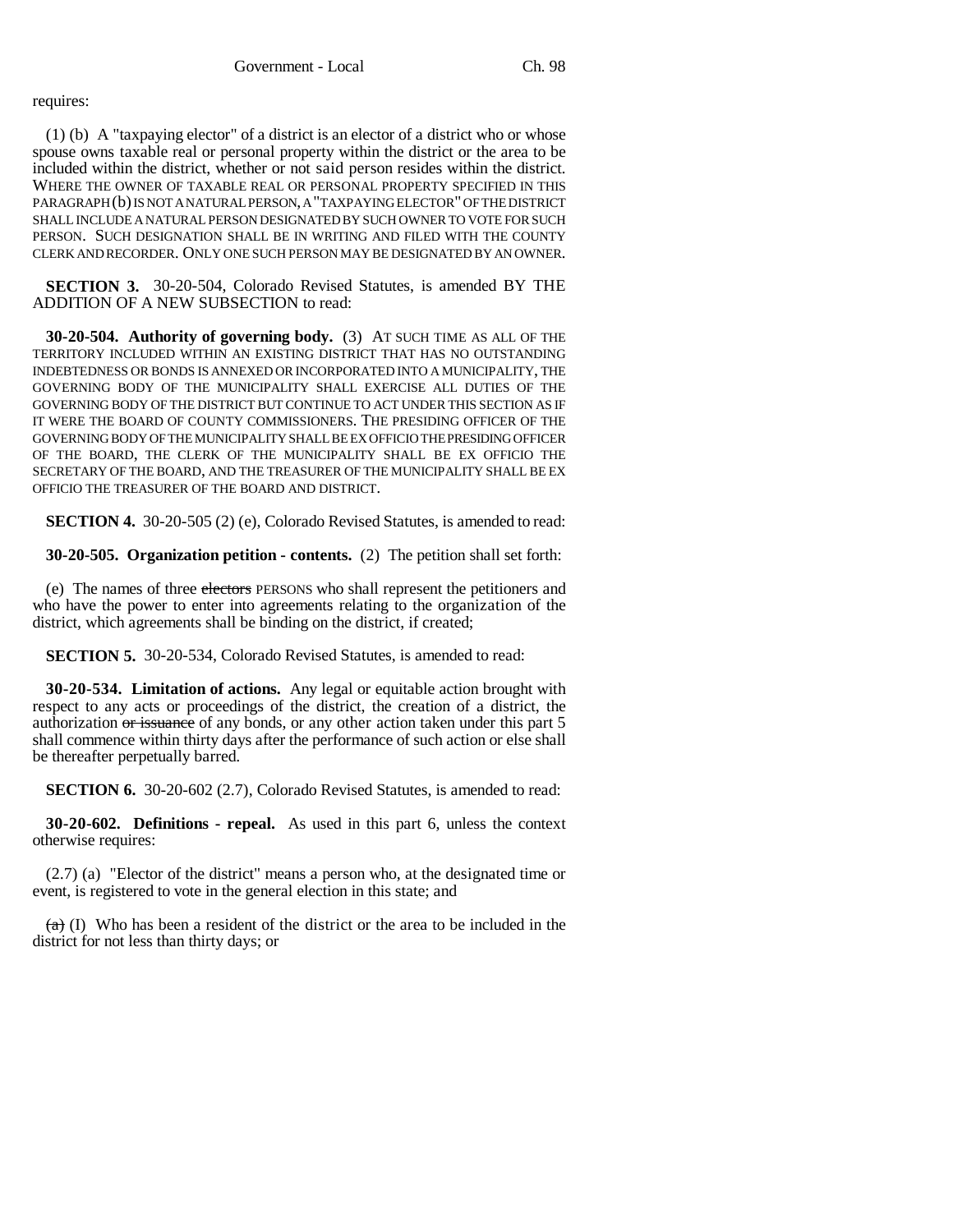$\langle \theta \rangle$  (II) Who or whose spouse owns taxable real or personal property within the district or the area to be included in the district whether or not said person resides within the district.

(b) WHERE THE OWNER OF TAXABLE REAL OR PERSONAL PROPERTY SPECIFIED IN SUBPARAGRAPH (II) OF PARAGRAPH (a) OF THIS SUBSECTION (2.7) IS NOT A NATURAL PERSON, AN "ELECTOR OF THE DISTRICT" SHALL INCLUDE A NATURAL PERSON DESIGNATED BY SUCH OWNER TO VOTE FOR SUCH PERSON. SUCH DESIGNATION SHALL BE IN WRITING AND FILED WITH THE COUNTY CLERK AND RECORDER. ONLY ONE SUCH PERSON MAY BE DESIGNATED BY AN OWNER.

**SECTION 7.** 30-20-603 (1) (a), Colorado Revised Statutes, is amended to read:

**30-20-603. Improvements authorized - how instituted - conditions.** (1) (a) A DISTRICT MAY BE FORMED IN ACCORDANCE WITH THE REQUIREMENTS OF THIS PART 6 FOR THE PURPOSE OF CONSTRUCTING, INSTALLING, OR ACQUIRING ANY PUBLIC IMPROVEMENT SO LONG AS THE COUNTY THAT FORMS THE DISTRICT IS AUTHORIZED TO PROVIDE SUCH IMPROVEMENT UNDER THE COUNTY'S HOME RULE CHARTER, IF ANY, OR THE LAWS OF THIS STATE. PUBLIC IMPROVEMENTS SHALL NOT INCLUDE ANY FACILITY IDENTIFIED IN SECTION 30-20-101 (8) OR (9). NO SUCH DISTRICT SHALL PROVIDE THE SAME IMPROVEMENT AS AN EXISTING SPECIAL DISTRICT WITHIN THE TERRITORY OF SUCH EXISTING SPECIAL DISTRICT UNLESS THE EXISTING SPECIAL DISTRICT CONSENTS. The improvements authorized by this part 6 may consist, WITHOUT LIMITATION, of constructing, grading, paving, pouring, curbing, guttering, lining, or otherwise improving the whole or any part of any street or providing street lighting or drainage facilities in the unincorporated area of a county or wholly or partly within the boundaries of any municipality within the county if such municipality consents by ordinance to such improvements. If improvements within a municipality are so included in a county improvement district by municipal consent, the county shall have full authority to construct or acquire such improvements, to assess property within such municipality benefited by such improvements, and to enforce and collect such assessments, in the manner provided in this part 6. The improvements authorized by this part 6 may include, WITHOUT LIMITATION, the construction of sidewalks adjacent to any such streets or maintenance roads adjacent to any such drainage facilities. Prior to the establishment of any improvement district for the purpose of providing street lighting, arrangements, by contract or otherwise, must be established under which the owners of property included within such district shall be responsible for the maintenance and operation of such street lighting improvement. The costs of maintenance and operation of such street lighting improvements shall not be paid from the county general fund. Drainage facilities shall not be provided in any area which is within an existing drainage district organized or created pursuant to law without the approval of such district.

**SECTION 8.** 30-20-615, Colorado Revised Statutes, is amended to read:

**30-20-615. Penalty for default - payment of balance.** Failure to pay any installment, whether of principal or interest, when due shall cause the whole of the unpaid principal to become due and collectible immediately, and the whole amount of the unpaid principal and accrued interest shall thereafter draw interest at the rate established pursuant to section 5-12-106 (2) and (3), C.R.S., until the day of sale; but, at any time prior to the day of sale, the owner may pay the amount of all unpaid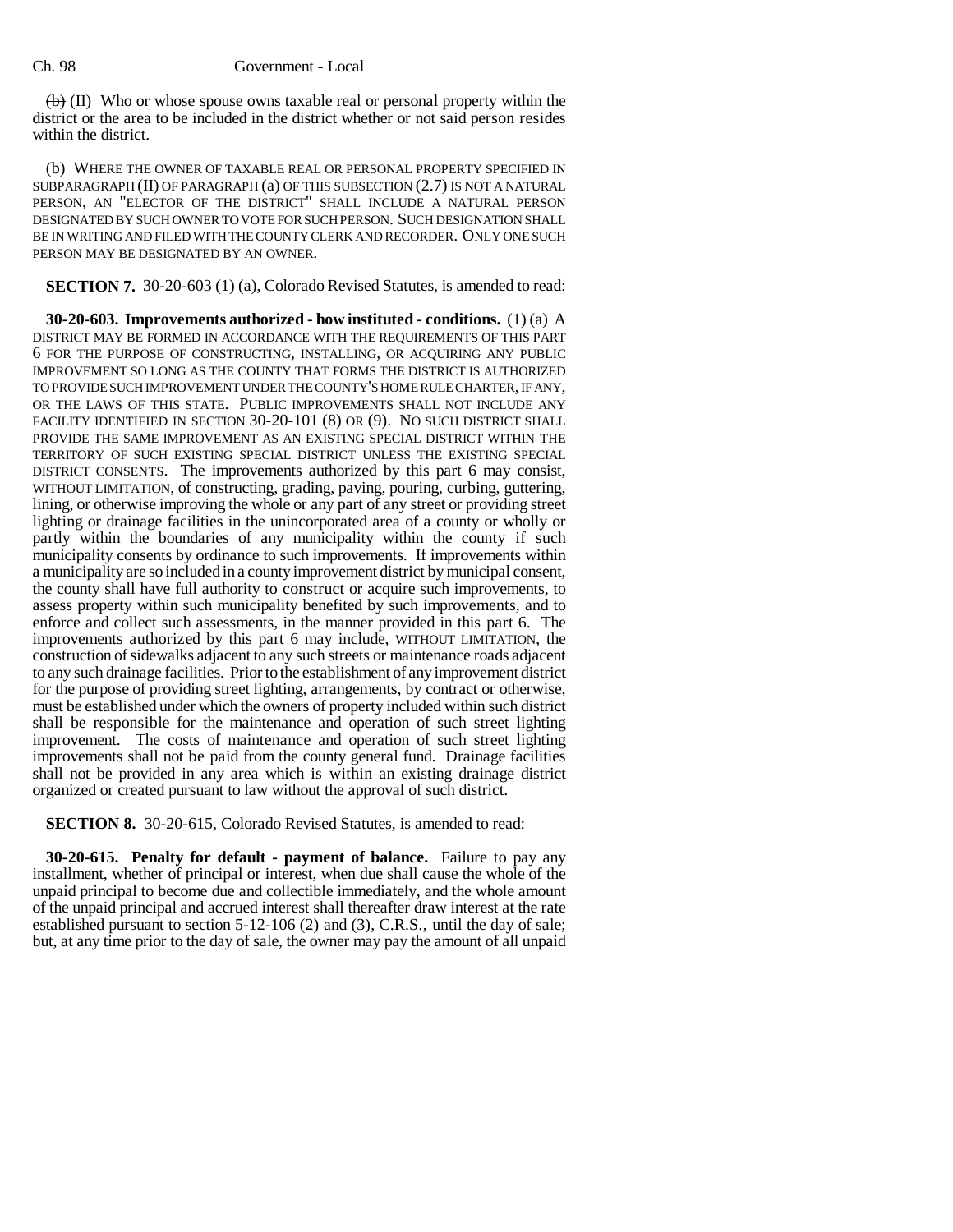Government - Local Ch. 98

installments, with interest at the penalty rate set by the assessing resolution, and all costs of collection accrued and shall thereupon be restored to the right thereafter to pay in installments in the same manner as if default had not been suffered. The owner of any property not in default as to any installment or payment may, at any time, pay the whole of the unpaid principal with the interest accruing to the maturity of the next installment of interest or principal; EXCEPT THAT ANY OWNER WHO PAYS THE WHOLE OF THE UNPAID BALANCE PURSUANT TO THIS SECTION MAY BE ASSESSED A PREPAYMENT PREMIUM NOT TO EXCEED THREE PERCENT OF THE UNPAID PRINCIPAL, THE AMOUNT OF WHICH PREMIUM SHALL BE SPECIFIED IN THE RESOLUTION IMPOSING THE ASSESSMENT.

**SECTION 9.** 30-20-619 (1), Colorado Revised Statutes, is amended, and the said 30-20-619 is further amended BY THE ADDITION OF A NEW SUBSECTION, to read:

**30-20-619. Issuing bonds - property specially benefited.** (1) For the purpose of paying all or such portion of the cost of any improvement constructed or acquired under the provisions of this part 6 as may be assessed against the property specially benefited and not paid by the sales tax authorized by section 30-20-604.5 or by the county, special assessment bonds of the county may be issued, of such date, and in such form, AND ON SUCH TERMS, INCLUDING, WITHOUT LIMITATION, PROVISIONS FOR THEIR SALE, PAYMENT, AND REDEMPTION, as may be prescribed by the board, bearing the name of the street or district improved and payable in a sufficient period of years after date to cover the period of payment provided, but subject to call as provided in section 30-20-621, and in convenient denominations. All such bonds shall be issued upon estimates approved by the board, and the county treasurer shall preserve a record of the same in a suitable book kept for that purpose. All such bonds shall be subscribed by the chairman of the board, countersigned by the county treasurer, with the county seal thereto affixed, and attested by the county clerk and recorder. Such bonds shall be payable out of the moneys collected on account of the assessments made for said improvements. All moneys collected from such assessments for any improvement shall be applied to the payment of the bonds issued, until payment in full is made of all the bonds, both principal and interest. The bonds may be sold, under such terms and conditions as are established by the board, in such amounts as will be sufficient to pay for the cost of the improvements.

(7) NOTWITHSTANDING ANY OTHER PROVISION OF THIS PART 6, BONDS ISSUED IN ACCORDANCE WITH THE REQUIREMENTS OF THIS SECTION MAY BE PAYABLE FROM THE ASSESSMENTS LEVIED IN ONE OR MORE IMPROVEMENT DISTRICTS.

**SECTION 10.** Part 6 of article 20 of title 30, Colorado Revised Statutes, is amended BY THE ADDITION OF A NEW SECTION to read:

**30-20-619.5. Issuing refunding bonds.** (1) THE BOARD MAY ISSUE ONE OR MORE SERIES OF BONDS TO REFUND ALL OR ANY PORTION OF THE OUTSTANDING BONDS ISSUED BY ONE OR MORE IMPROVEMENT DISTRICTS PURSUANT TO SECTION 30-20-619. ANY SUCH BONDS SHALL BE ISSUED IN ACCORDANCE WITH THE PROVISIONS OF ARTICLE 56 OF TITLE 11, C.R.S. IN SUCH CASE, FOR PURPOSES OF COMPLYING WITH THE REQUIREMENTS OF ARTICLE 56 OF TITLE 11, C.R.S., ANY BONDS ISSUED TO REFUND ALL OR ANY PORTION OF THE OUTSTANDING BONDS OF ONE OR MORE IMPROVEMENT DISTRICTS SHALL BE DEEMED TO BE REVENUE BONDS, THE REFUNDED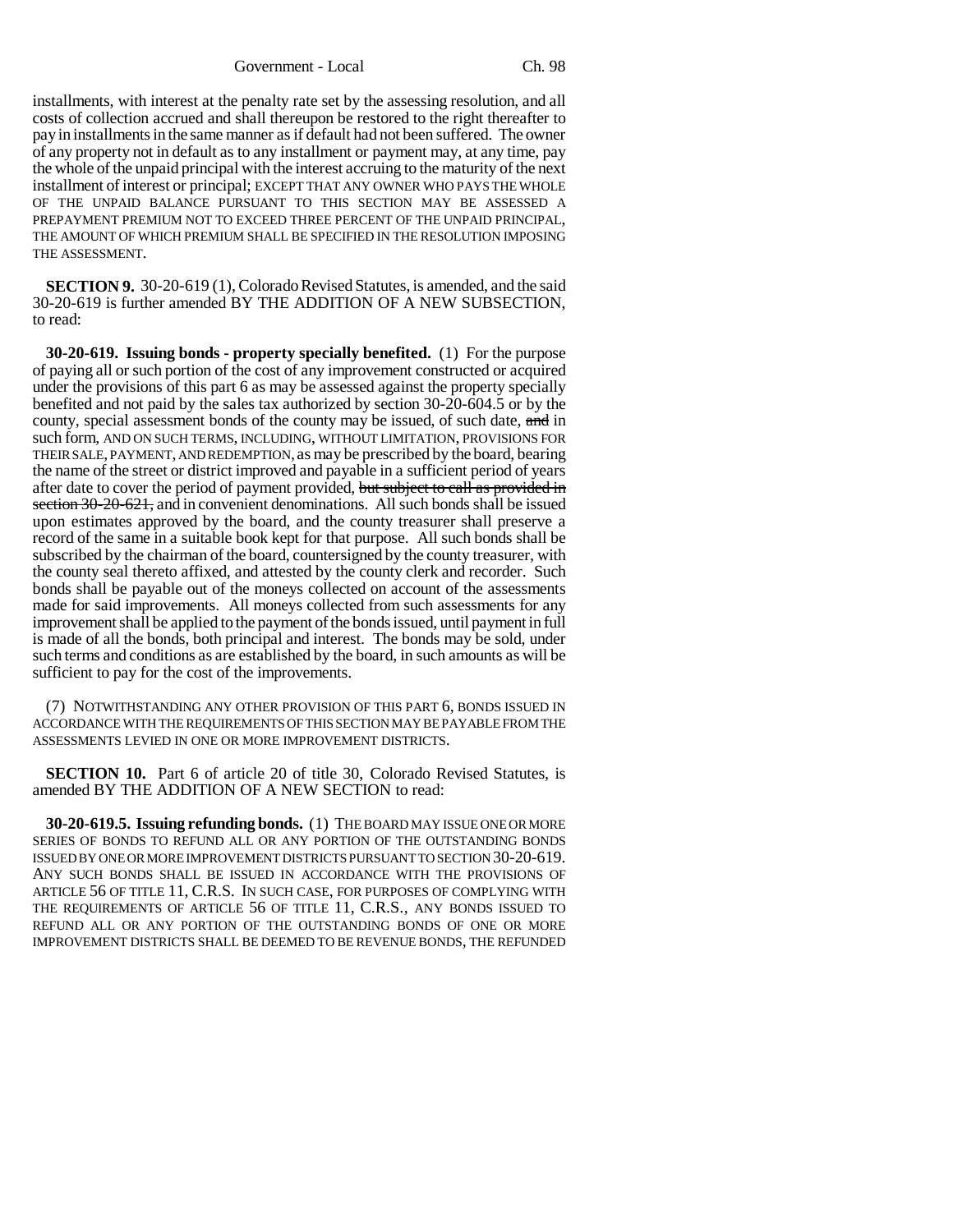### Ch. 98 Government - Local

BONDS SHALL BE DEEMED TO BE REVENUE OBLIGATIONS, AND THE ASSESSMENTS SHALL BE DEEMED TO BE REVENUE.

(2) ANY BONDS ISSUED PURSUANT TO THIS SECTION MAY REFUND ALL OR ANY PORTION OF THE OUTSTANDING BONDS OF ONE OR MORE IMPROVEMENT DISTRICTS AND MAY BE SECURED BY A COMBINATION OF ASSESSMENTS LEVIED ON ALL OR A SPECIFICALLY IDENTIFIED PORTION OF THE ASSESSED PROPERTY LOCATED WITHIN SUCH DISTRICTS.

(3) TWO OR MORE SERIES OF BONDS MAY BE ISSUED TO REFUND THE OUTSTANDING BONDS OF ONE OR MORE DISTRICTS, AND EACH SERIES MAY BE SECURED BY ASSESSMENTS LEVIED ON DIFFERENT PORTIONS OF THE ASSESSED PROPERTY LOCATED WITHIN THE DISTRICTS THAT HAVE OUTSTANDING BONDS.

(4) EXCEPT AS OTHERWISE PROVIDED IN SUBSECTION (5) OR (6) OF THIS SECTION, IN CONNECTION WITH THE ISSUANCE OF REFUNDING BONDS PURSUANT TO THIS SECTION, THE BOARD MAY AMEND THE RESOLUTION IMPOSING THE ASSESSMENT TO MODIFY ALL OR ANY PORTION OF THE FOLLOWING TERMS DESCRIBING THE ASSESSMENT AS SPECIFIED IN THE RESOLUTION:

(a) THE RATE OF INTEREST THE BOARD CHARGES ON UNPAID INSTALLMENTS;

(b) ANY PENALTY FOR PREPAYMENT OF AN ASSESSMENT;

(c) THE PRINCIPAL BALANCE DUE AND OWING ON THE ASSESSMENT;

(d) THE DATES UPON WHICH UNPAID ASSESSMENTS ARE DUE;

(e) THE NUMBER OF YEARS OVER WHICH UNPAID ASSESSMENTS ARE DUE; OR

(f) ANY OTHER TERM SPECIFIED IN THE RESOLUTION AS NECESSARY TO MAKE THE RESOLUTION CONFORM TO THE REQUIREMENTS OF THIS SECTION.

(5) BEFORE THE BOARD MAY AMEND THE RESOLUTION IMPOSING THE ASSESSMENT TO INCREASE THE AMOUNT OF PRINCIPAL AND INTEREST DUE AND OWING UNDER THE ASSESSMENT, THE NUMBER OF YEARS OVER WHICH UNPAID ASSESSMENTS ARE DUE, OR THE AMOUNT OF ANY UNPAID ASSESSMENTS, THE BOARD SHALL:

(a) OBTAIN CONSENT IN WRITING TO THE AMENDMENT TO THE RESOLUTION FROM THE OWNER OF EACH TRACT OF LAND THAT WOULD BE AFFECTED BY THE AMENDMENT; OR

(b) (I) SET A PLACE AND TIME, NOT LESS THAN TWENTY DAYS NOR MORE THAN FORTY DAYS AFTER THE DATE OF SUCH SETTING, FOR A HEARING ON THE PROPOSED AMENDMENT.

(II) THEREUPON, THE CLERK OF THE BOARD SHALL CAUSE NOTICE BY PUBLICATION TO BE MADE OF THE PENDENCY OF THE PROPOSED AMENDMENT, A SUMMARY OF THE TERMS OF SUCH AMENDMENT AS DESCRIBED IN SUBSECTION (4) OF THIS SECTION, AND OF THE TIME AND PLACE OF THE HEARING ON THE PROPOSED AMENDMENT.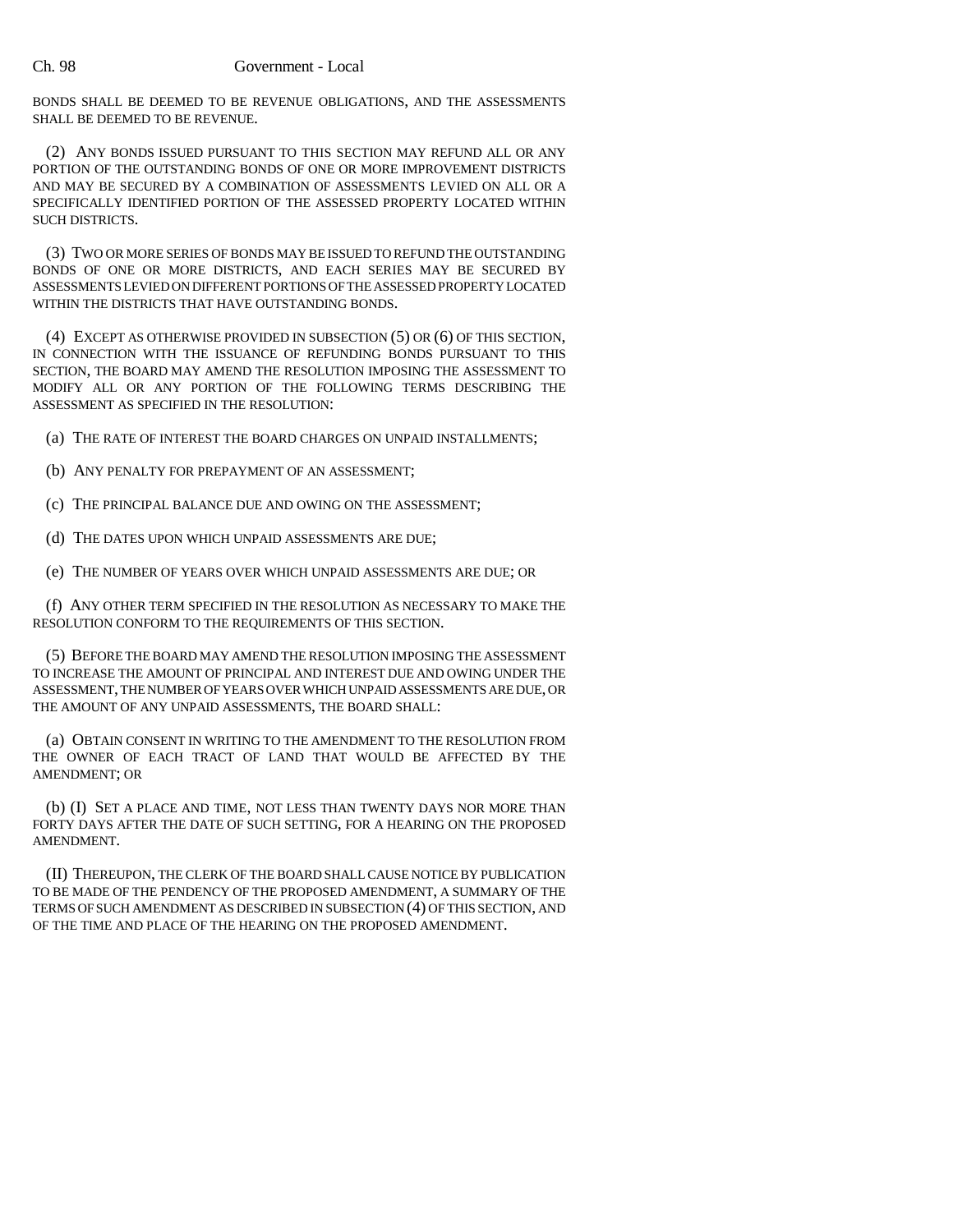(III) ALL COMPLAINTS AND OBJECTIONS MADE IN WRITING CONCERNING THE PROPOSED AMENDMENT BY THE OWNERS OF ANY PROPERTY IN THE DISTRICT SHALL BE HEARD AND DETERMINED BY THE BOARD BEFORE FINAL ACTION IS TAKEN. IF THE OWNERS OF THE TRACTS UPON WHICH MORE THAN ONE-HALF OF THE AFFECTED ASSESSMENTS, MEASURED BY THE UNPAID ASSESSMENT BALANCE, SUBMIT WRITTEN PROTESTS TO THE AMENDMENT TO THE BOARD ON OR BEFORE THE DATE SPECIFIED IN THE NOTICE, THE BOARD SHALL NOT ADOPT THE PROPOSED AMENDMENT. ANY PROPOSED AMENDMENT MAY BE MODIFIED, CONFIRMED, OR RESCINDED PRIOR TO PASSAGE OF THE RESOLUTION AUTHORIZED UNDER SUBSECTION (4) OF THIS SECTION.

(6) NOTWITHSTANDING ANY OTHER PROVISION OF LAW, IN ORDER EITHER TO ISSUE REFUNDING BONDS OR TO AMEND A RESOLUTION OF THE BOARD IMPOSING AN ASSESSMENT PURSUANT TO THIS SECTION, THE BOARD SHALL MAKE WRITTEN FINDINGS THAT:

(a) THE OBLIGATION OF THE COUNTY SHALL NOT BE MATERIALLY OR ADVERSELY IMPAIRED WITH RESPECT TO ANY OUTSTANDING BOND SECURED BY THE ASSESSMENTS; AND

(b) THE PRINCIPAL BALANCE OF ANY ASSESSMENT SHALL NOT INCREASE TO AN AMOUNT SUCH THAT THE AGGREGATE AMOUNT THAT IS ASSESSED AGAINST ANY ONE PARTICULAR TRACT OF LAND EXCEEDS THE MAXIMUM BENEFIT TO THE TRACT THAT IS ESTIMATED TO RESULT FROM THE PROJECT THAT IS FINANCED BY THE ASSESSMENT AND REFUNDING OF THE OUTSTANDING BONDS.

**SECTION 11.** 30-20-627, Colorado Revised Statutes, is amended to read:

**30-20-627. Local improvements completed - dissolution.** At the time that the local improvements specified in the preliminary order referred to in section 30-20-603 (5) and specified in the resolution authorizing the improvements have been completed and any debt incurred or bonds issued have been paid, the board shall take all steps necessary to dissolve the district and, upon completion of such steps, shall declare, by resolution, that the district is dissolved. UPON DISSOLUTION, ANY MONEYS REMAINING TO THE CREDIT OF SUCH DISTRICT THAT HAVE NOT BEEN TRANSFERRED TO A SPECIAL SURPLUS AND DEFICIENCY FUND AS PERMITTED IN SECTION 30-20-619 (3) MAY BE USED FOR ANY COUNTY PURPOSE AS DETERMINED BY THE BOARD, INCLUDING, WITHOUT LIMITATION, THE REIMBURSEMENT TO THE COUNTY OF ANY COUNTY MONEYS SPENT TO PROVIDE ANY PORTION OF THE COSTS OF THE LOCAL IMPROVEMENTS COMPLETED WITHIN THE DISSOLVED DISTRICT.

**SECTION 12.** 31-25-501 (1.7), Colorado Revised Statutes, is amended to read:

**31-25-501. Definitions.** As used in this part 5, unless the context otherwise requires:

(1.7) (a) "Elector of the district" means a person who, at the designated time or event is registered to vote in the general election in this state; and

 $(a)$  (I) Who has been a resident of the district or the area to be included in the district for not less than thirty days; or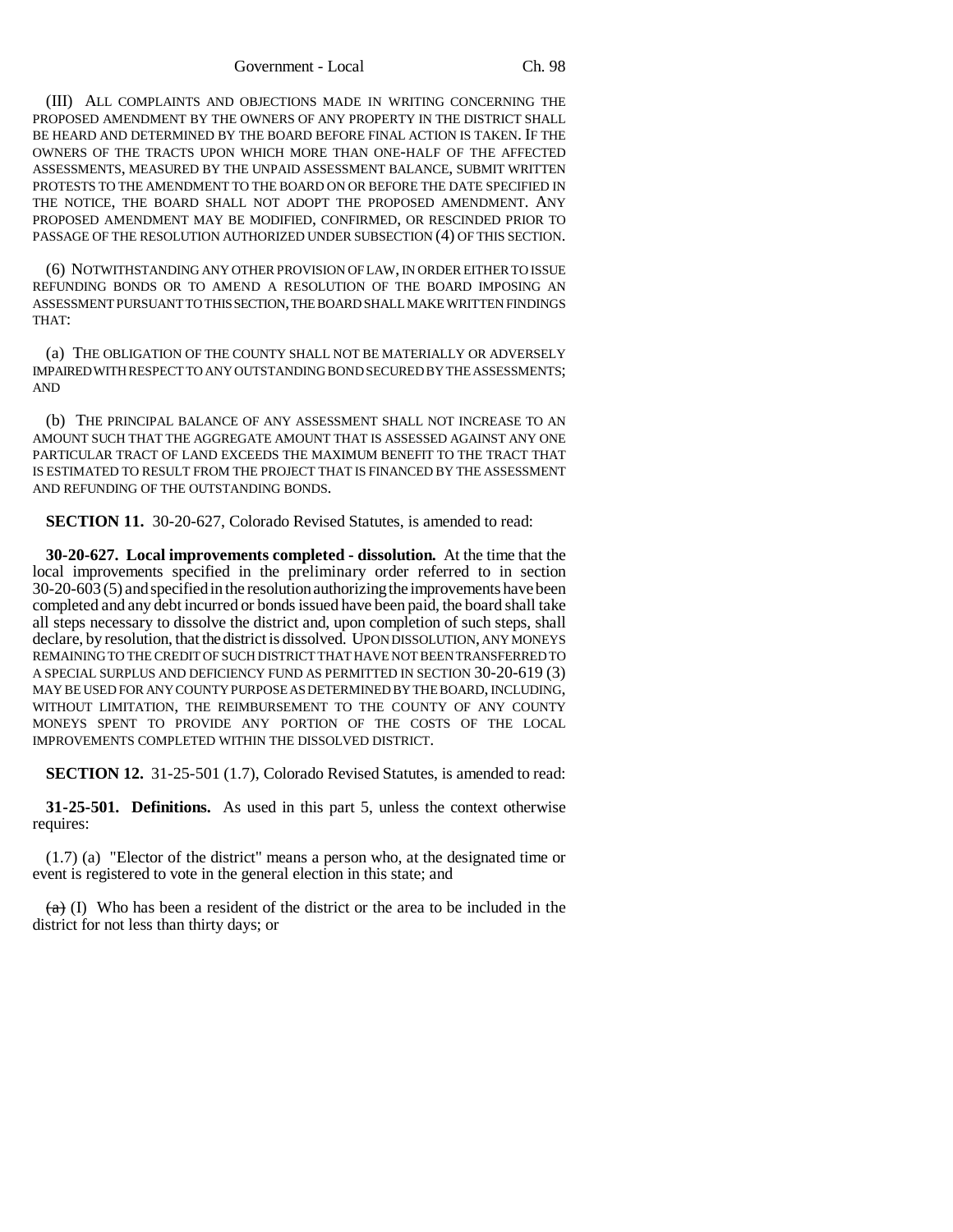$\langle \theta \rangle$  (II) Who or whose spouse owns taxable real or personal property within the district or the area to be included in the district whether or not said person resides within the district.

(b) WHERE THE OWNER OF TAXABLE REAL OR PERSONAL PROPERTY SPECIFIED IN SUBPARAGRAPH (II) OF PARAGRAPH (a) THIS SUBSECTION (1.7) IS NOT A NATURAL PERSON, AN "ELECTOR OF THE DISTRICT" SHALL INCLUDE A NATURAL PERSON DESIGNATED BY SUCH OWNER TO VOTE FOR SUCH PERSON. SUCH DESIGNATION SHALL BE IN WRITING AND FILED WITH THE CLERK OF THE MUNICIPALITY. ONLY ONE SUCH PERSON MAY BE DESIGNATED BY AN OWNER.

**SECTION 13.** 31-25-502, Colorado Revised Statutes, is amended to read:

**31-25-502. Powers to make local improvements.** A DISTRICT MAY BE FORMED IN ACCORDANCE WITH THE REQUIREMENTS OF THIS PART 5 FOR THE PURPOSE OF CONSTRUCTING, INSTALLING, OR ACQUIRING ANY PUBLIC IMPROVEMENT SO LONG AS THE MUNICIPALITY THAT FORMS THE DISTRICT IS AUTHORIZED TO PROVIDE SUCH IMPROVEMENT UNDER THE MUNICIPALITY'S HOME RULE CHARTER OR ORDINANCE PASSED PURSUANT TO SUCH CHARTER, IF ANY, OR THE LAWS OF THIS STATE. PUBLIC IMPROVEMENTS SHALL NOT INCLUDE ANY FACILITY IDENTIFIED IN SECTION 30-20-101 (8) OR (9), C.R.S. It is lawful for any municipality to construct any of the local improvements mentioned in this part 5 and to assess the cost thereof, wholly or in part, upon the property especially benefited by such improvements. The improvements shall be authorized by ordinance duly adopted and shall be constructed under the direction of the municipal engineer or other officer having similar duties or under the direction of the governing body in accordance with plans and specifications adopted by the governing body.

**SECTION 14.** The introductory portion to 31-25-503 (1), Colorado Revised Statutes, is amended to read:

**31-25-503. What improvements may be made - conditions.** (1) A district may be created within the boundaries of a municipality and may also include any property in the unincorporated area of the county within which the municipality is situated if such county consents by resolution to such district and the construction or acquisition of improvements therein. In addition, such district may also include any property in another municipality within such county if such municipality consents by ordinance to such district and the construction or acquisition of the improvements therein. If a district includes property within a county by county consent or within another municipality by municipal consent, the municipality shall have full authority to construct or acquire improvements, to assess property within the county or such municipality benefited by such improvements, and to enforce and collect such assessments in the manner provided in this part 5; The improvements authorized in this part 5 may consist of grading, paving, curbing, guttering, parking, or otherwise improving the whole or any part of any street, alley, or streets and alleys or any one or more of said improvements, including the reconstruction, replacement, renewal, or extension of the same. In case of grading only, or grading and curbing only, the improvements may include the necessary crosswalks. Thereafter, under the conditions prescribed in this section, such further grading may be done as may be necessary in paving, repaving, or otherwise improving the same area. Such improvements may also consist of any local improvement and renewals or extensions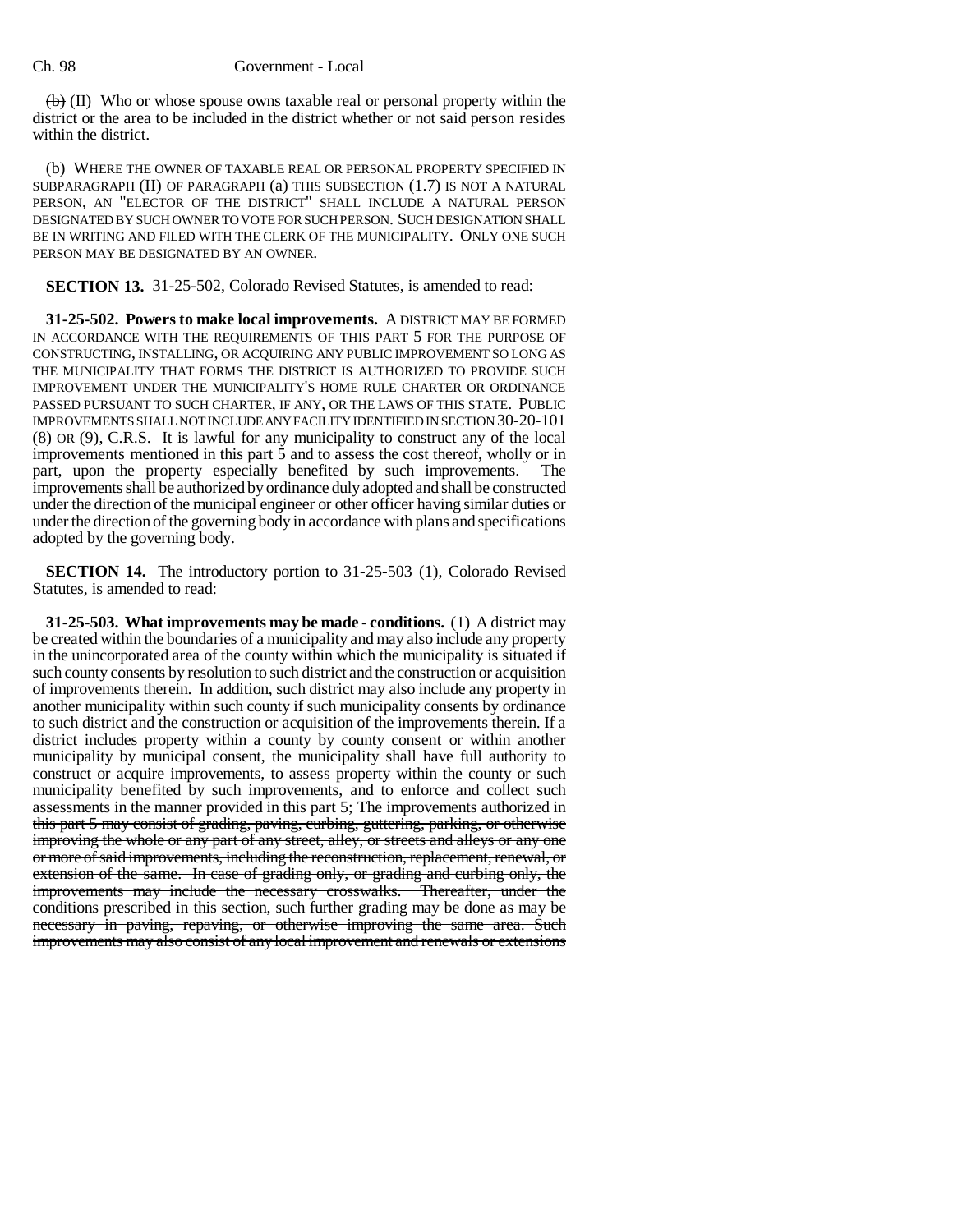Government - Local Ch. 98

thereof which benefit the land abutting on such improvements, such as sidewalks, water mains, heating and cooling mains for the distribution of heat and cooling obtained from geothermal resources, solar or wind energy, hydroelectric or renewable biomass resources, including waste and cogenerated heat, or the necessary construction and appliances for the installation of a system of artificial lighting. Such improvements may also consist of the construction of sewers, sewage disposal works, and renewals or extensions thereof and such other public works as may be considered necessary and authorized by the governing body; but:

### **SECTION 15.** 31-25-530, Colorado Revised Statutes, is amended to read:

**31-25-530. Penalty for default - payment of balance.** Failure to pay any installment, whether of principal or interest, when due shall cause the whole of the unpaid principal to become due and collectible immediately, and the whole amount of the unpaid principal and accrued interest shall thereafter draw interest at the rate established pursuant to section 5-12-106 (2) and (3), C.R.S., until the day of sale; but, at any time prior to the day of sale, the owner may pay the amount of all unpaid installments, with interest at the penalty rate set by the assessing ordinance, and all penalties and costs of collection accrued and shall thereupon be restored to the right thereafter to pay in installments in the same manner as if default had not been suffered. The owner of any property not in default as to any installment or payment may, at any time, pay the whole of the unpaid principal with the interest accruing to the maturity of the next installment of interest or principal; EXCEPT THAT ANY OWNER WHO PAYS THE WHOLE OF THE UNPAID BALANCE PURSUANT TO THIS SECTION MAY BE ASSESSED A PREPAYMENT PREMIUM NOT TO EXCEED THREE PERCENT OF THE UNPAID PRINCIPAL, THE AMOUNT OF WHICH PREMIUM SHALL BE SPECIFIED IN THE ORDINANCE IMPOSING THE ASSESSMENT.

**SECTION 16.** 31-25-534 (1), Colorado Revised Statutes, is amended, and the said 31-25-534 is further amended BY THE ADDITION OF A NEW SUBSECTION, to read:

**31-25-534. Issuing bonds - property specially benefited.** (1) For the purpose of paying all or such portion of the cost of any improvement constructed under the provisions of this part 5 as may be assessed against the property specially benefited, special assessment bonds of the municipality may be issued, of such date, and in such form, AND ON SUCH TERMS, INCLUDING, WITHOUT LIMITATION, PROVISIONS FOR THEIR SALE, PAYMENT, AND REDEMPTION, as may be prescribed by the governing body, bearing the name of the street, alley, or district improved and payable in a sufficient period of years after date to cover the period of payment provided, but subject to call as provided in section 31-25-536, and in convenient denominations. All such bonds shall be issued upon estimates approved by the governing body, and the municipal treasurer shall preserve a record of the same in a suitable book kept for that purpose. All such bonds shall be subscribed by the mayor, countersigned by the municipal treasurer, with the corporate seal thereto affixed, and attested by the clerk. Such bonds shall be payable out of the moneys collected on account of the assessments made for said improvements. Whenever three-fourths of the bonds for an improvement constructed under the provisions of this part 5 have been paid and cancelled and for any reason the remaining assessments are not paid in time to pay the remaining bonds for the district and the interest due thereon, the municipality shall pay, if so provided in the ordinance authorizing issuance of the bonds, the bonds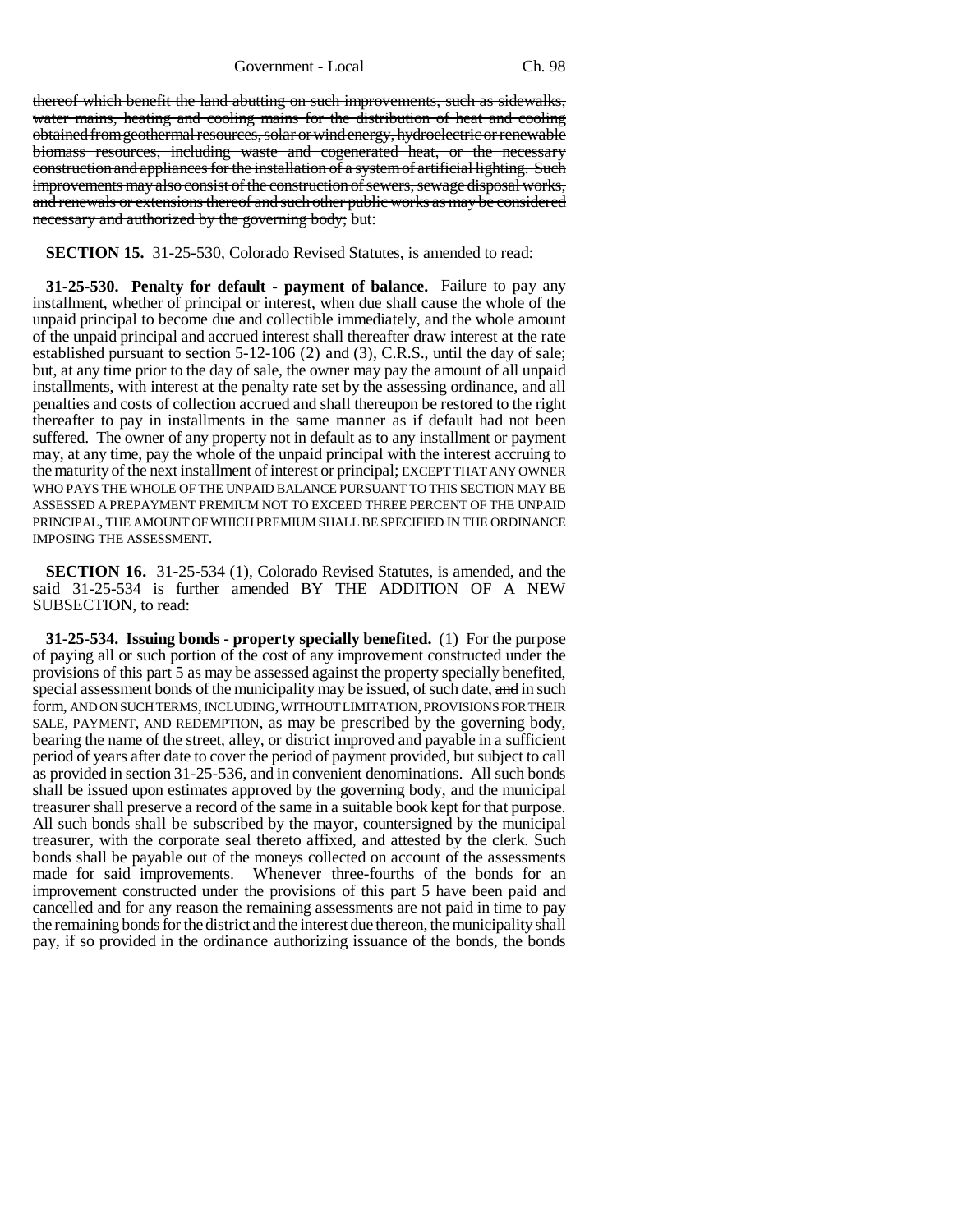### Ch. 98 Government - Local

when due and the interest due thereon and reimburse itself by collecting the unpaid assessments due the district. All moneys collected from such assessments for any improvement shall be applied to the payment of the bonds issued until payment in full is made of all the bonds, both principal and interest. The bonds may be used in payment of the cost of the improvement as specified; or the governing body, upon advertisement published at least once in a newspaper of general circulation in such municipality and in such other newspapers as may be designated by the governing body, may sell a sufficient number of said bonds to pay such cost in cash for the best bid submitted in accordance with the terms of the notice of sale. All bids may be rejected at the discretion of the governing body. In addition, the bonds may be sold on such terms and conditions at a private sale if determined by the governing body to be in the best interests of the municipality.

(5) NOTWITHSTANDING ANY OTHER PROVISION OF THIS PART 5, BONDS ISSUED IN ACCORDANCE WITH THE REQUIREMENTS OF THIS SECTION MAY BE PAYABLE FROM THE ASSESSMENTS LEVIED IN ONE OR MORE IMPROVEMENT DISTRICTS.

**SECTION 17.** Part 5 of article 25 of title 31, Colorado Revised Statutes, is amended BY THE ADDITION OF A NEW SECTION to read:

**31-25-534.5. Issuing refunding bonds.** (1) THE GOVERNING BODY OF A MUNICIPALITY MAY ISSUE ONE OR MORE SERIES OF BONDS TO REFUND ALL OR ANY PORTION OF THE OUTSTANDING BONDS ISSUED BY ONE OR MORE IMPROVEMENT DISTRICTS PURSUANT TO SECTION 31-25-534. ANY SUCH BONDS SHALL BE ISSUED IN ACCORDANCE WITH THE PROVISIONS OF ARTICLE 56 OF TITLE 11, C.R.S. IN SUCH CASE, FOR PURPOSES OF COMPLYING WITH THE REQUIREMENTS OF ARTICLE 56 OF TITLE 11, C.R.S., ANY BONDS ISSUED TO REFUND ALL OR ANY PORTION OF THE OUTSTANDING BONDS OF ONE OR MORE IMPROVEMENT DISTRICTS SHALL BE DEEMED TO BE REVENUE BONDS, THE REFUNDED BONDS SHALL BE DEEMED TO BE REVENUE OBLIGATIONS, AND THE ASSESSMENTS SHALL BE DEEMED TO BE REVENUE.

(2) ANY BONDS ISSUED PURSUANT TO THIS SECTION MAY REFUND ALL OR ANY PORTION OF THE OUTSTANDING BONDS OF ONE OR MORE IMPROVEMENT DISTRICTS AND MAY BE SECURED BY A COMBINATION OF ASSESSMENTS LEVIED ON ALL OR A SPECIFICALLY IDENTIFIED PORTION OF THE ASSESSED PROPERTY LOCATED WITHIN SUCH DISTRICTS.

(3) TWO OR MORE SERIES OF BONDS MAY BE ISSUED TO REFUND THE OUTSTANDING BONDS OF ONE OR MORE DISTRICTS, AND EACH SERIES MAY BE SECURED BY ASSESSMENTS LEVIED ON DIFFERENT PORTIONS OF THE ASSESSED PROPERTY LOCATED WITHIN THE DISTRICTS THAT HAVE OUTSTANDING BONDS.

(4) EXCEPT AS OTHERWISE PROVIDED IN SUBSECTION (5) OR (6) OF THIS SECTION, IN CONNECTION WITH THE ISSUANCE OF REFUNDING BONDS PURSUANT TO THIS SECTION, THE GOVERNING BODY MAY AMEND THE ORDINANCE IMPOSING THE ASSESSMENT TO MODIFY ALL OR ANY PORTION OF THE FOLLOWING TERMS DESCRIBING THE ASSESSMENT AS SPECIFIED IN THE ORDINANCE:

(a) THE RATE OF INTEREST THE GOVERNING BODY CHARGES ON UNPAID INSTALLMENTS;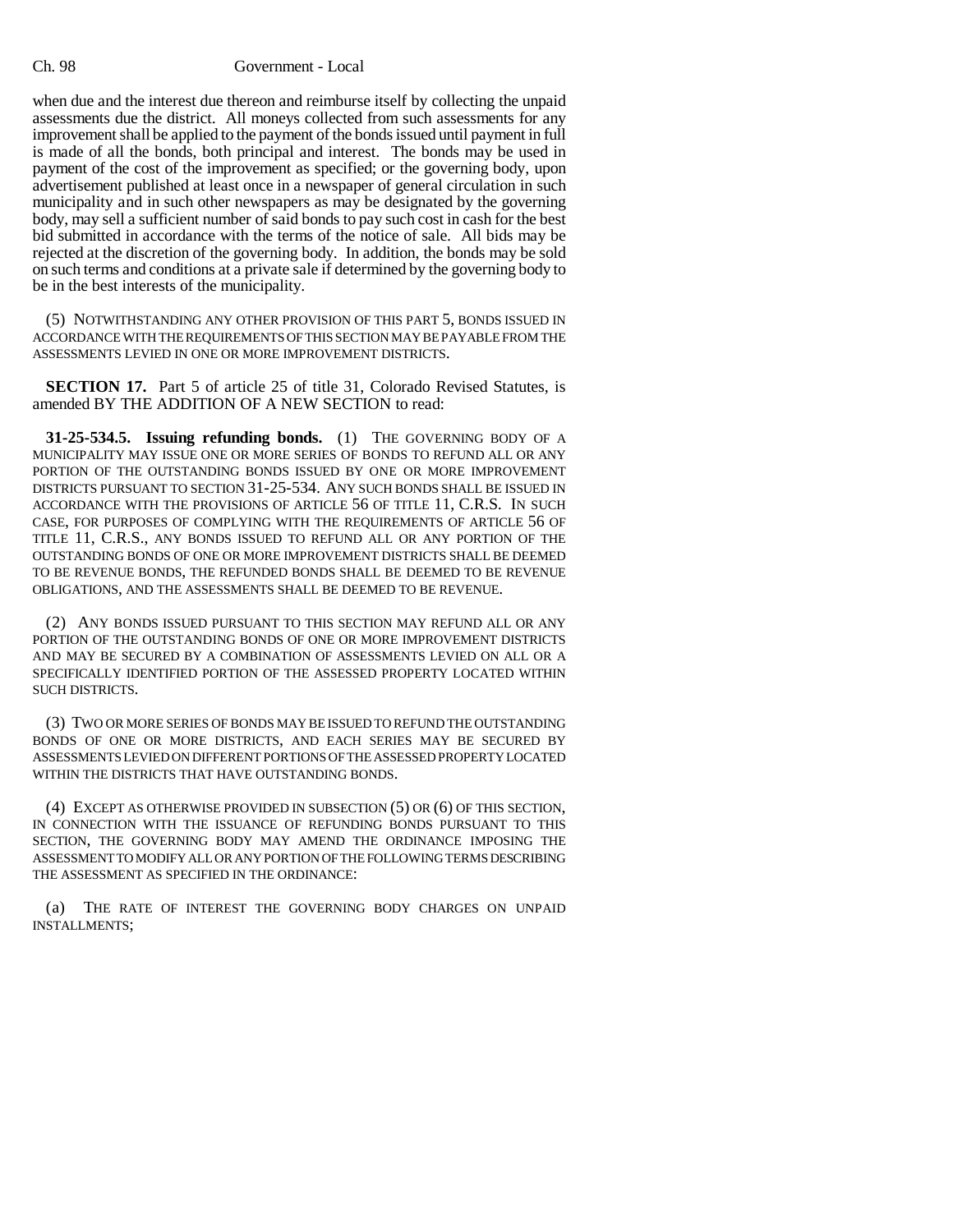(b) ANY PENALTY FOR PREPAYMENT OF AN ASSESSMENT;

(c) THE PRINCIPAL BALANCE DUE AND OWING ON THE ASSESSMENT;

(d) THE DATES UPON WHICH UNPAID ASSESSMENTS ARE DUE;

(e) THE NUMBER OF YEARS OVER WHICH UNPAID ASSESSMENTS ARE DUE; OR

(f) ANY OTHER TERM SPECIFIED IN THE ORDINANCE AS NECESSARY TO MAKE THE ORDINANCE CONFORM TO THE REQUIREMENTS OF THIS SECTION.

(5) BEFORE THE GOVERNING BODY MAY AMEND THE ORDINANCE IMPOSING THE ASSESSMENT TO INCREASE THE AMOUNT OF PRINCIPAL AND INTEREST DUE AND OWING UNDER THE ASSESSMENT, THE NUMBER OF YEARS OVER WHICH UNPAID ASSESSMENTS ARE DUE, OR THE AMOUNT OF ANY UNPAID ASSESSMENTS, THE GOVERNING BODY SHALL:

(a) OBTAIN CONSENT IN WRITING TO THE AMENDMENT TO THE ORDINANCE FROM THE OWNER OF EACH TRACT OF LAND THAT WOULD BE AFFECTED BY THE AMENDMENT; OR

(b) (I) SET A PLACE AND TIME, NOT LESS THAN TWENTY DAYS NOR MORE THAN FORTY DAYS AFTER THE DATE OF SUCH SETTING, FOR A HEARING ON THE PROPOSED AMENDMENT.

(II) THEREUPON, THE CLERK OF THE GOVERNING BODY SHALL CAUSE NOTICE BY PUBLICATION TO BE MADE OF THE PENDENCY OF THE PROPOSED AMENDMENT, A SUMMARY OF THE TERMS OF SUCH AMENDMENT AS DESCRIBED IN SUBSECTION (4) OF THIS SECTION, AND OF THE TIME AND PLACE OF THE HEARING ON THE PROPOSED AMENDMENT.

(III) ALL COMPLAINTS AND OBJECTIONS MADE IN WRITING CONCERNING THE PROPOSED AMENDMENT BY THE OWNERS OF ANY PROPERTY IN THE DISTRICT SHALL BE HEARD AND DETERMINED BY THE GOVERNING BODY BEFORE FINAL ACTION IS TAKEN. IF THE OWNERS OF THE TRACTS UPON WHICH MORE THAN ONE-HALF OF THE AFFECTED ASSESSMENTS, MEASURED BY THE UNPAID ASSESSMENT BALANCE, SUBMIT WRITTEN PROTESTS TO THE AMENDMENT TO THE GOVERNING BODY ON OR BEFORE THE DATE SPECIFIED IN THE NOTICE, THE GOVERNING BODY SHALL NOT ADOPT THE PROPOSED AMENDMENT. ANY PROPOSED AMENDMENT MAY BE MODIFIED, CONFIRMED, OR RESCINDED PRIOR TO PASSAGE OF THE ORDINANCE AUTHORIZED UNDER SUBSECTION (4) OF THIS SECTION.

(6) NOTWITHSTANDING ANY OTHER PROVISION OF LAW, IN ORDER EITHER TO ISSUE REFUNDING BONDS OR TO AMEND AN ORDINANCE OF THE GOVERNING BODY IMPOSING AN ASSESSMENT PURSUANT TO THIS SECTION, THE GOVERNING BODY SHALL MAKE WRITTEN FINDINGS THAT:

(a) THE OBLIGATION OF THE MUNICIPALITY SHALL NOT BE MATERIALLY OR ADVERSELY IMPAIRED WITH RESPECT TO ANY OUTSTANDING BOND SECURED BY THE ASSESSMENTS; AND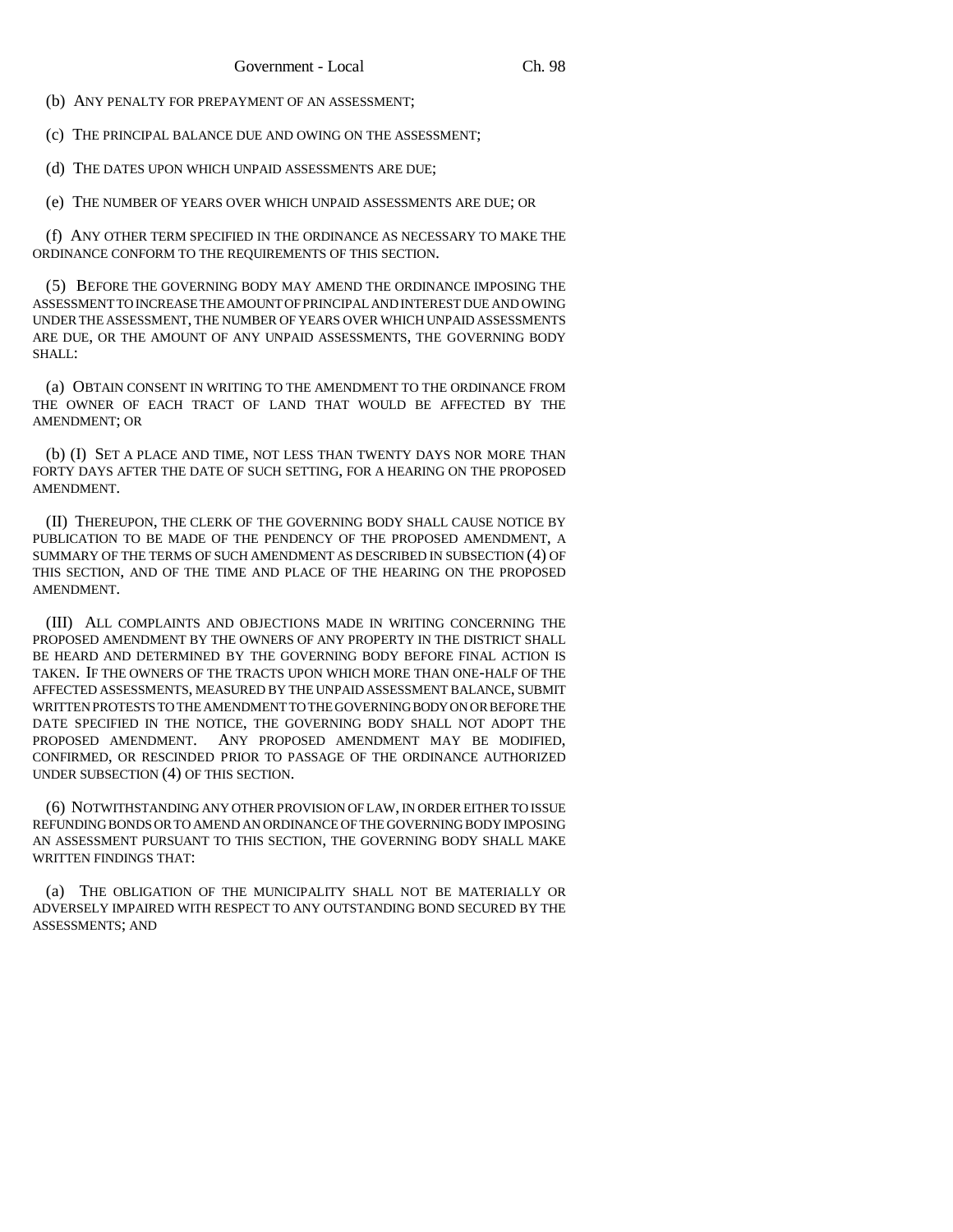#### Ch. 98 Government - Local

(b) THE PRINCIPAL BALANCE OF ANY ASSESSMENT SHALL NOT INCREASE TO AN AMOUNT SUCH THAT THE AGGREGATE AMOUNT THAT IS ASSESSED AGAINST ANY ONE PARTICULAR TRACT OF LAND EXCEEDS THE MAXIMUM BENEFIT TO THE TRACT THAT IS ESTIMATED TO RESULT FROM THE PROJECT THAT IS FINANCED BY THE ASSESSMENT AND REFUNDING OF THE OUTSTANDING BONDS.

**SECTION 18.** 31-25-602 (2), Colorado Revised Statutes, is amended to read:

**31-25-602. Definitions.** As used in this part 6, unless the context otherwise requires:

(2) (a) "Elector of a district" means a person who, at the designated time or event, is qualified to register to vote in general elections in this state and:

 $(a)$  (I) Has been a resident of the district or of the area to be included in the district for not less than thirty days; or

(b) (II) Owns, or whose spouse owns, taxable real or personal property within the district or within the area to be included within the district, whether the person resides within the district or not.

(b) WHERE THE OWNER OF TAXABLE REAL OR PERSONAL PROPERTY SPECIFIED IN SUBPARAGRAPH (II) OF PARAGRAPH (a) OF THIS SUBSECTION (2) IS NOT A NATURAL PERSON, AN "ELECTOR OF A DISTRICT" SHALL INCLUDE A NATURAL PERSON DESIGNATED BY SUCH OWNER TO VOTE FOR SUCH PERSON. SUCH DESIGNATION SHALL BE IN WRITING AND FILED WITH THE CLERK OF THE MUNICIPALITY. ONLY ONE SUCH PERSON MAY BE DESIGNATED BY AN OWNER.

**SECTION 19.** 31-25-604 (2) (e), Colorado Revised Statutes, is amended to read:

**31-25-604. Organization petition - contents.** (2) The petition shall set forth:

(e) The names of three electors PERSONS of the district who shall represent the petitioners and who have the power to enter into agreements relating to the organization of the district, which agreements shall be binding on the district, if created;

**SECTION 20.** 31-25-620 (1), Colorado Revised Statutes, is amended to read:

**31-25-620. Board can issue bonds - form.** (1) To carry out the purposes of this part 6, the board is hereby authorized PURSUANT TO A DULY ADOPTED ORDINANCE to issue bonds of the district. Such bonds shall bear interest at a rate such that the net effective interest rate of the issue of bonds does not exceed the maximum net effective interest rate authorized, payable at such times as determined by the board, and shall be due and payable in installments at such times as determined by the board extending not more than twenty years from date of issuance. The form and terms of said bonds, including provisions for their sale, payment, and redemption, shall be determined by the board. To the extent required by section 20 of article X of the Colorado constitution, such bonds shall not be issued unless first approved at an election held for that purpose in accordance with articles 1 to 13 of title 1, C.R.S., or article 10 of this title. If the board so determines, such bonds may be redeemable